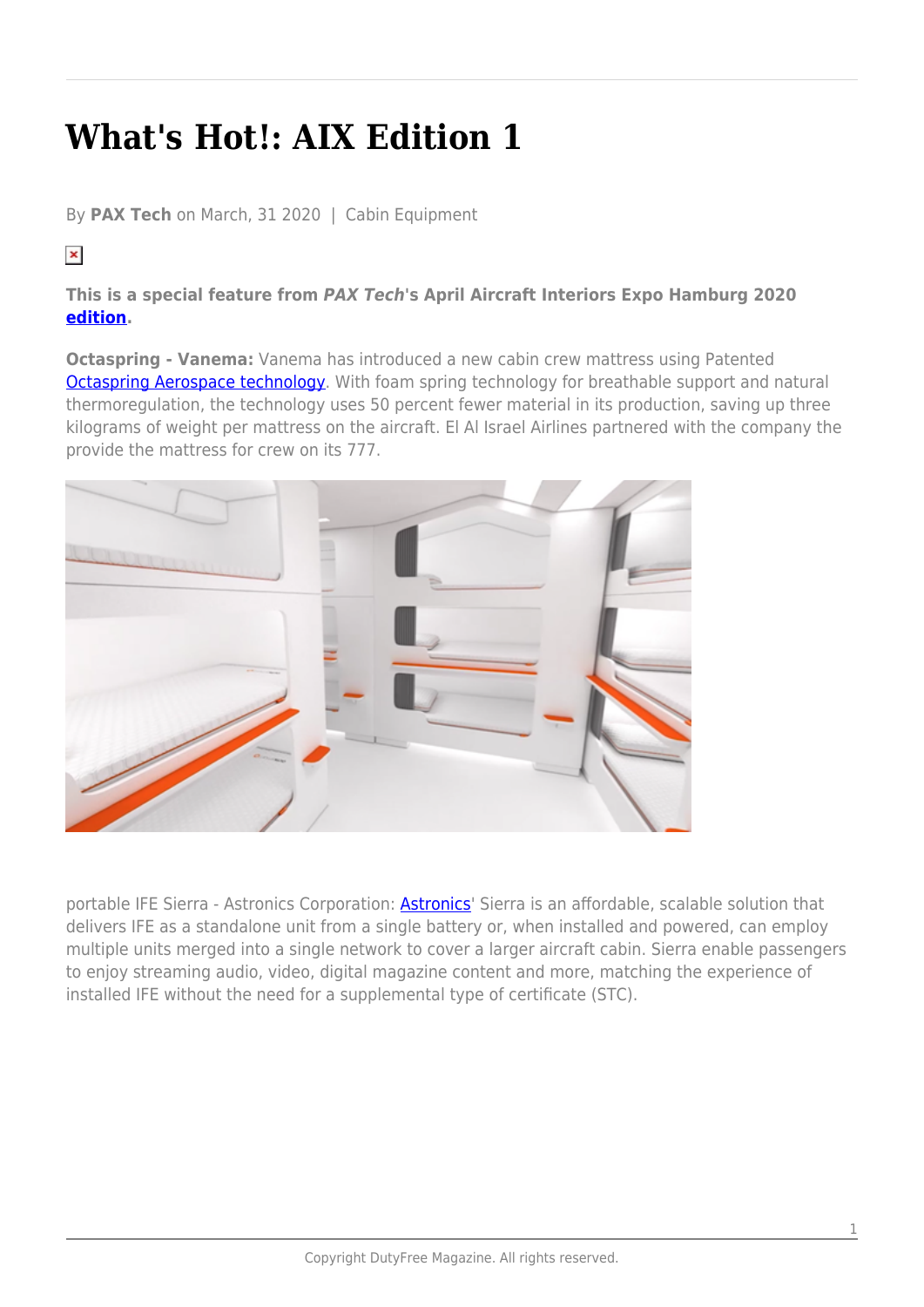

[SkyClip](https://theskyclip.com/)+device holder: The SkyClip is a simple and affordable mounted mobile device holder. It eliminates the needs for passengers to balance several items on the tray, hold a personal device or adjust to get comfortable. It it foldable with non-slip surfaces and includes a detachable cord to secure the device. SkyClip+ works just as effectively on any flat surface. Compatible with most devices. Branding and custom colors available upon request. Branded SkySlip+ will fly on Air Canada Rouge starting in April.



**Model DSS-101 Seat - Dynamic Safety:** This seat features an ergonomically contoured seat pan and back support for short- and long-range flights. It has a high hinge-point seat back and sliding seat pan that allow for relaxed seating with increased space to rear passengers. The curved thin-back design gives passengers more space. Other features include a low HIC/ Femur test valued by design offering greater occupant protection and competitive weight for fully integrated Economy Class seats.